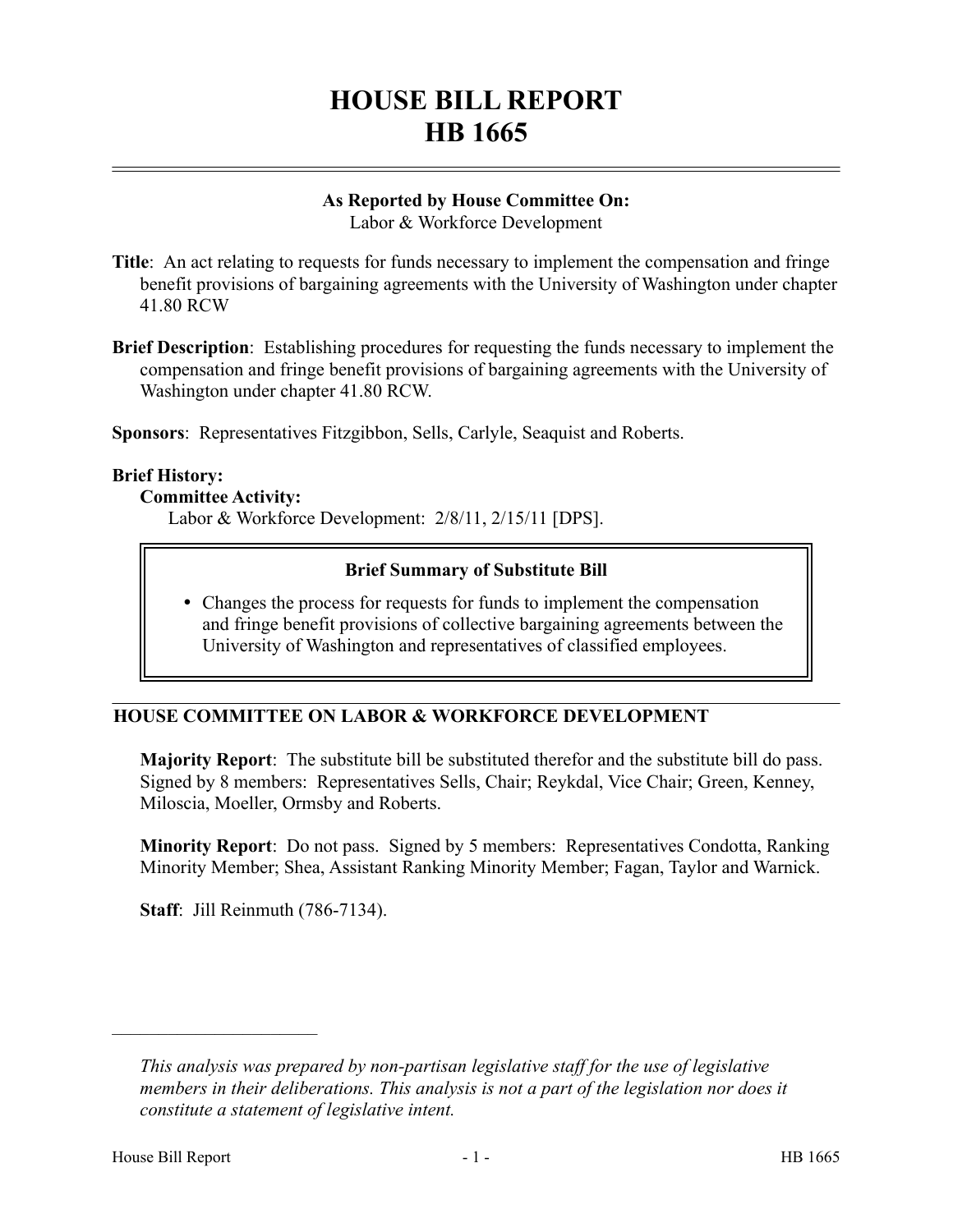## **Background**:

The Personnel System Reform Act (PSRA) provides for collective bargaining between institutions of higher education and representatives of classified employees. The PSRA also outlines a process for the Governor to submit, and the Legislature to consider, requests for funds to implement the compensation and fringe benefit provisions of agreements.

The Governor must submit a request to the Legislature, but not unless two conditions are met. First, the request must be submitted to the Director of the Office of Financial Management (Director) by October 1 prior to the legislative session at which the request is to be considered. Second, the request must be certified by the Director as being financially feasible for the state.

The Legislature must approve or reject the request as a whole. The Legislature must not consider the request unless it is transmitted to the Legislature as part of the Governor's budget. If the Legislature rejects or fails to act on the submission, either party may reopen all or part of the agreement, or the exclusive bargaining representative may seek to implement mediation and fact-finding procedures.

–––––––––––––––––––––––––––––––––

### **Summary of Substitute Bill**:

Two changes are made to the process for requests for funds to implement the compensation and fringe benefit provisions of agreements. These changes apply only in the case of agreements between the University of Washington and representatives of classified employees.

The Governor must submit a request to the Legislature only if appropriations of \$10,000 or more are necessary.

If the Director of the Office of Financial Management does not certify a request as being feasible financially, the parties must enter into collective bargaining solely for the purpose of reaching a mutually agreed upon modification to address the absence of requested funds.

## **Substitute Bill Compared to Original Bill**:

The substitute bill makes no changes to the October 1 deadline for submitting requests for funds to implement bargaining agreements to the Office of Financial Management (the original bill changed the date to November 1).

–––––––––––––––––––––––––––––––––

**Appropriation**: None.

**Fiscal Note**: Available.